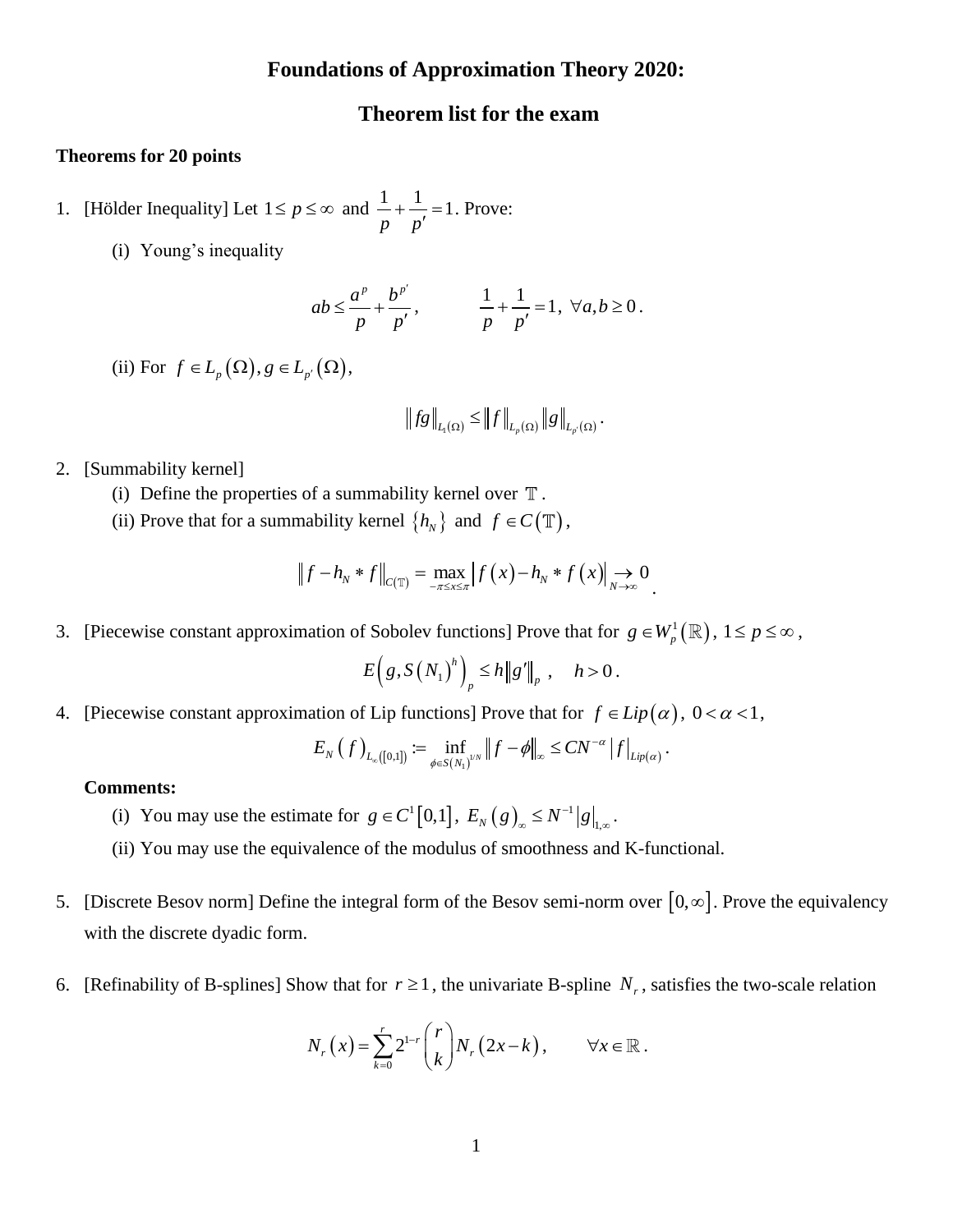<span id="page-1-1"></span>7. [Nikolskii-type equivalence over convex domains] Prove that for any  $n, r \ge 1$  and  $0 < p, q \le \infty$ , there exist constants of equivalence that depend only on these parameters, such that for any bounded convex domain  $\Omega \subset \mathbb{R}^n$  and any algebraic polynomial  $P \in \Pi_{r-1}(\mathbb{R}^n)$ 

$$
\left\|P\right\|_{L_q(\Omega)} \sim \left|\Omega\right|^{1/q-1/p} \left\|P\right\|_{L_p(\Omega)}.
$$

**Comment:** You may use John's Theorem and the equivalence of finite dimensional (quasi) Banach spaces.

<span id="page-1-2"></span>8. [Projection onto sinc SI spaces] Let  $P_{s(\phi)^h}$  be the orthogonal projector onto  $S(\phi)^h$ , where  $\phi$  is the sinc function. Then for  $f \in L_2(\mathbb{R}^n)$ 

$$
\left(P_{S(\phi)^h}f\right)^{\hat{}}(w)=\hat{f}(w)1_{\left[-h^{-1}\pi,h^{-1}\pi\right]^n}(w),\qquad h>0.
$$

Let  $\{\psi_I\}, \{\tilde{\psi}_I\}, I = (e, j, k), e \in E, j \in \mathbb{Z}, k \in \mathbb{Z}^n$ , be dual Riesz wavelet bases for  $L_2(\mathbb{R}^n)$  where:

- (i)  $\text{supp}(\psi^e), \text{supp}(\tilde{\psi}^e) \subseteq [-M, M]^n, e \in E.$
- (ii)  $\psi^e, \tilde{\psi}^e \in W_{\infty}^r, e \in E, r > \alpha,$
- (iii)  $\psi^e, \tilde{\psi}^e, e \in E$ , have  $r > \alpha$  vanishing moments.
- <span id="page-1-0"></span>9. Under the above assumptions, Let  $F(x)$  $\frac{1}{1}$   $\frac{1}{j}$   $\frac{1}{j}$ *J*  $I_i \Psi I$ *j*  $F(x) = \sum c_i \psi$  $=\sum_{j=1}^{k} c_{I_j} \psi_{I_j}$ , where  $|c_{I_j}| \leq L$ . Prove

$$
\left\|F\right\|_2 \leq CLJ^{1/2}.
$$

10. [Jackson theorem for Wavelets] Under the above assumptions, let  $f \in B^{\alpha}_{\tau}(\mathbb{R}^n)$ ,  $1/\tau = \alpha / n + 1/2$ . Denote

 $\sigma_N(f)_2 := \inf_{g \in \Sigma_N} ||f - g||_2$ , where  $\Sigma_N$  is the collection of N - term (or less) wavelets. Prove that

$$
\sigma_N(f)_2 \le cN^{-\alpha/n} |f|_{B_t^{\alpha}}.
$$

### **Comments:**

- (i) You may use [\(9\)](#page-1-0).
- (ii) You may use the wavelet characterization

$$
|f|_{B_r^{\alpha}} \sim \mathcal{N}_\tau(f) := \left(\sum_I | \langle f, \tilde{\psi}_I \rangle |^{\tau}\right)^{1/\tau}.
$$

- (iii) You may prove the theorem for a series of 'special cases' of  $N$  and add a short explanation on how to generalize to any  $N \geq 1$ .
- 11. [Bernstein inequality for piecewise polynomials] Let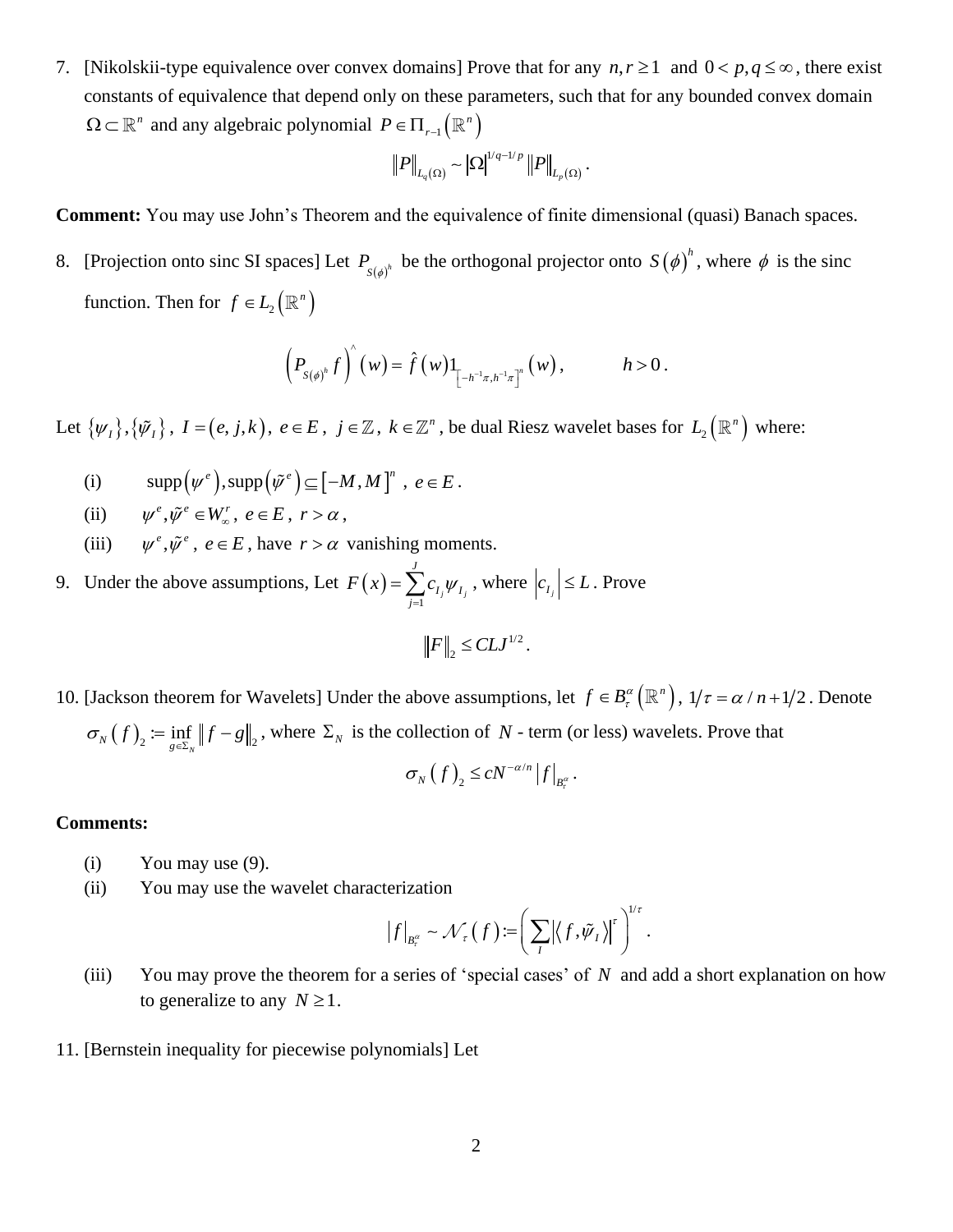$$
\Sigma_{\mathcal{N},r}:=\left\{\sum_{j=0}^{\mathcal{N}-1}P_j\mathbf{1}_{\left[t_j,t_{j+1}\right)}\,:\,T\!=\!\left\{t_j\right\},\ 0=t_0 < t_1 < \cdots < t_N=1,\quad P_j\in\Pi_{r-1}\right\}.
$$

Prove that for  $\varphi \in \sum_{N,r}$ ,  $\frac{1}{n} = \alpha + \frac{1}{n}$  $\frac{a+-p}{p}$  $\frac{1}{\tau} = \alpha + \frac{1}{p}, \ 0 < \alpha < r,$ 

$$
\left|\varphi\right|_{B_r^\alpha}\leq CN^\alpha\left\|\varphi\right\|_{L_p[0,1]}.
$$

**Comment:** You may use [\(7\)](#page-1-1).

#### **Theorems for 30 points**

- 12. [Bernstein for trigonometric polynomials]. Prove that for any univariate real trigonometric polynomial of degree  $N$ ,  $T_N \in \Pi_N(\mathbb{T})$ :
	- (i)  $T_N'(x)^2 + N^2 T_N(x)^2 \le N^2 ||T_N||_{\infty}^2, \forall x \in \mathbb{T}.$ (ii)  $||T_N^{(r)}||_{\infty} \le N^r ||T_N||_{\infty}$ ,  $r \ge 1$ .
- 13. [Equivalence of modulus of smoothness K-functional] Let  $1 \le p \le \infty$ ,  $r \ge 1$ .
	- (i) Prove that for any  $g \in W_n^r(\mathbb{R})$  $g \in W_p^r(\mathbb{R})$ , we have  $\omega_r(g,t)_p \le t^r |g|_{r,1}$  $\omega_r(g,t)_p \leq t^r |g|_{r,p}, t > 0.$
	- (ii) Prove that for any  $f \in L_p(\mathbb{R})$ , we have  $\omega_r(f,t)_p \le cK_r(f,t^r)_p$ ,  $t > 0$ .

**Comment:** You may use the Minkowski integral inequality.

14. [Bramble-Hilbert Lemma for star-shaped domains] Let  $\Omega \subset \mathbb{R}^n$  be a bounded star-shaped domain with respect to a ball *B* of radius  $\rho$  and let  $\gamma := \text{diam}(\Omega) / \rho$ . Prove that for any  $g \in C^r(\Omega)$ ,  $r \ge 1$ , there exists a polynomial  $P \in \Pi_{r-1}(\mathbb{R}^n)$ , such that for all  $1 \le p < \infty$  and any  $0 \le k \le r-1$ ,<br> $|g - P|_{k,p} \le C(n,r)(1+\gamma)^n \operatorname{diam}(\Omega)^{r-k} |g|_{r,k}$ .

$$
|g-P|_{k,p} \leq C(n,r) (1+\gamma)^n \operatorname{diam}(\Omega)^{r-k} |g|_{r,k}.
$$

**Comments:** You may use the following:

- (i) The bound on the averaged Taylor remainder,
- (ii) The commutativity of Taylor polynomials and differentiation with respect to affine transforms,
- (iii) The Riesz potential inequality.
- 15. [Kernel approximation] Assume a kernel operator T, with kernel  $K(x, y)$  satisfies for  $r \ge 1$

(i) 
$$
P(x) = TP(x) = \int_{\mathbb{R}^n} K(x, y) P(y) dy, \forall P \in \Pi_{r-1}(\mathbb{R}^n), \forall x \in \mathbb{R}^n.
$$

(ii) 
$$
|K(x, y)| \le c \frac{1}{(1+|x-y|)^{n+r+\varepsilon}}
$$
, for some  $\varepsilon > 0$  and any  $x, y \in \mathbb{R}^n$ .

Prove that for  $f \in C^r(\mathbb{R}^n)$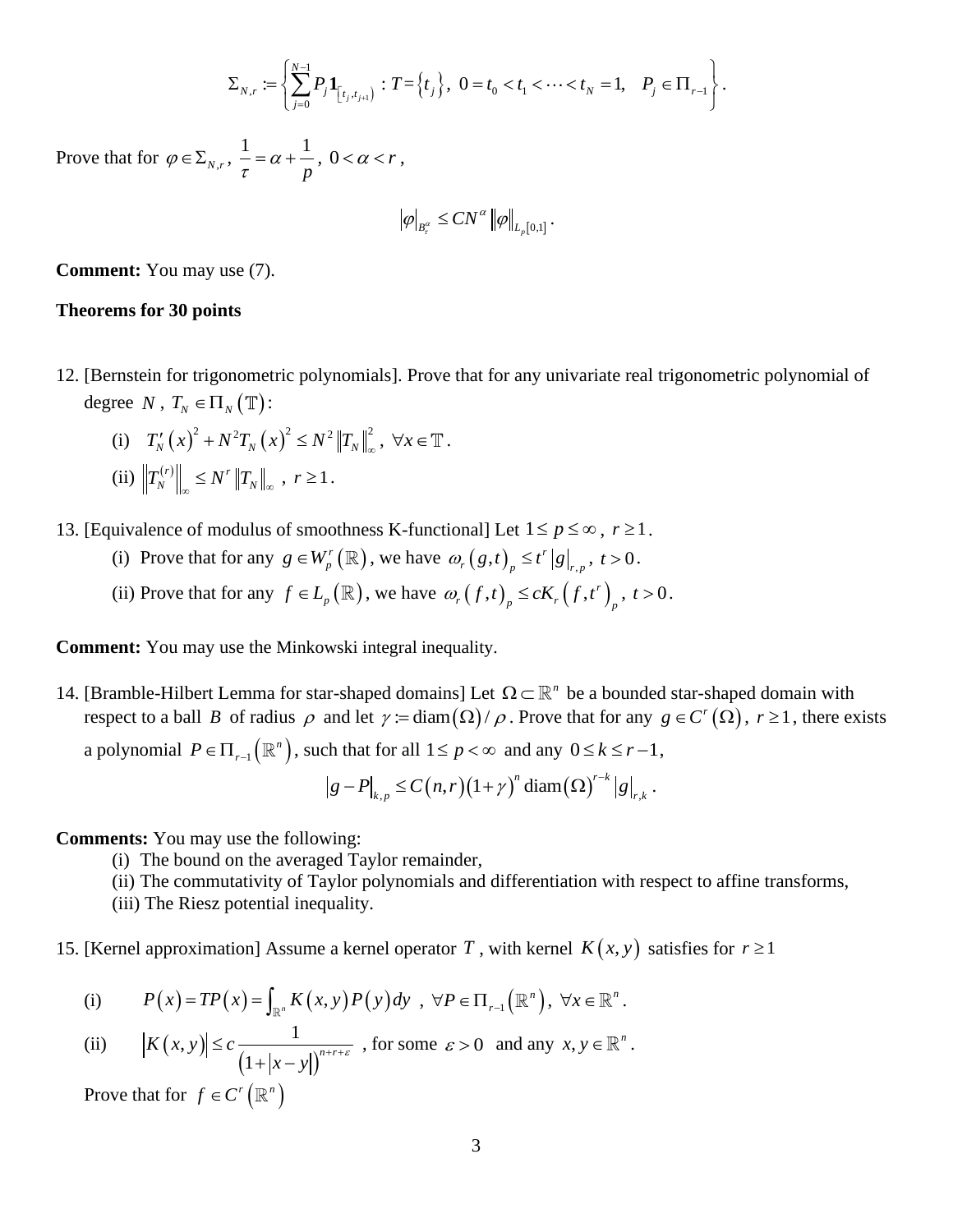$$
||f - T_h f||_{\infty} \le ch^r |f|_{r,\infty}, \quad h > 0,
$$

where

$$
T_{h}f(x) := \int_{\mathbb{R}^{n}} K_{h}(x, y) f(y) dy, \qquad K_{h}(x, y) := h^{-n} K\left(h^{-1}x, h^{-1}y\right)
$$

**Comment:** You may use the Taylor remainder estimate

$$
R_{r,x}f(y) \leq c\left|y-x\right|^{r} \max_{z \in B(x,|y-x|)} \max_{|a|=r} \left|\partial^{\alpha} f(z)\right|.
$$

16. [Jackson theorem for trigonometric polynomials]. Prove that for any periodic function  $f \in L_p(\mathbb{T})$ ,  $1 \le p \le \infty$ , and any  $r \ge 1$ 

$$
E_{N}\left(f\right)_{p}\le C\big(r\big)\varpi_{r}\Big(f,N^{-1}\Big)_{p},
$$

where  $E_N(f)$ <sub>p</sub> is the degree of approximation by trigonometric polynomials of degree N.

**Comment:** For the Jackson kernel  $J_{N,r}$ , you may assume the estimate

$$
\int_{0}^{\pi} t^{k} J_{N,r}(t) dt \leq C(r) N^{-k}, k = 0,..., 2r-2.
$$

17. [Spectral approximation order of the sinc] Show that if  $\phi$  is the sinc function, then  $\forall r \ge 1$ ,  $\forall f \in W_2^r(\mathbb{R}^n)$ ,

$$
E(f,S(\phi)^h)_{2} \leq C(n,r)h^r|f|_{r,2}.
$$

**Comment:** You may use the result of [\(8\)](#page-1-2).

18. [Jackson & Bernstein machinery] Let the sequence  $\Phi = {\{\Phi_N\}}_{N\geq 0} \subset X$ , where X is a Banach space, satisfy

- (i)  $0 \in \Phi_N, \Phi_0 = 0$ ,
- (ii)  $\Phi_N \subset \Phi_{N+1}$ ,
- (iii)  $a\Phi_N = \Phi_N$ ,  $\forall a \neq 0$ .
- (iv)  $\Phi_N + \Phi_N \subset \Phi_{cN}$ , for some fixed  $c > 0$ ,
- (v)  $\bigcup \Phi_{N}$ *N*  $\Phi_{N}$  is dense in X,

We denote  $E_N(f)_X := \min_{\varphi \in \Phi_N} ||f - \varphi||_X$ . For  $r \ge 1$ , let  $Y = Y_r \subset X$  and assume that the Jackson and Bernstein inequalities hold:

(i) 
$$
E_N(g)_X \le cN^{-r} |g|_Y, \ \forall g \in Y,
$$